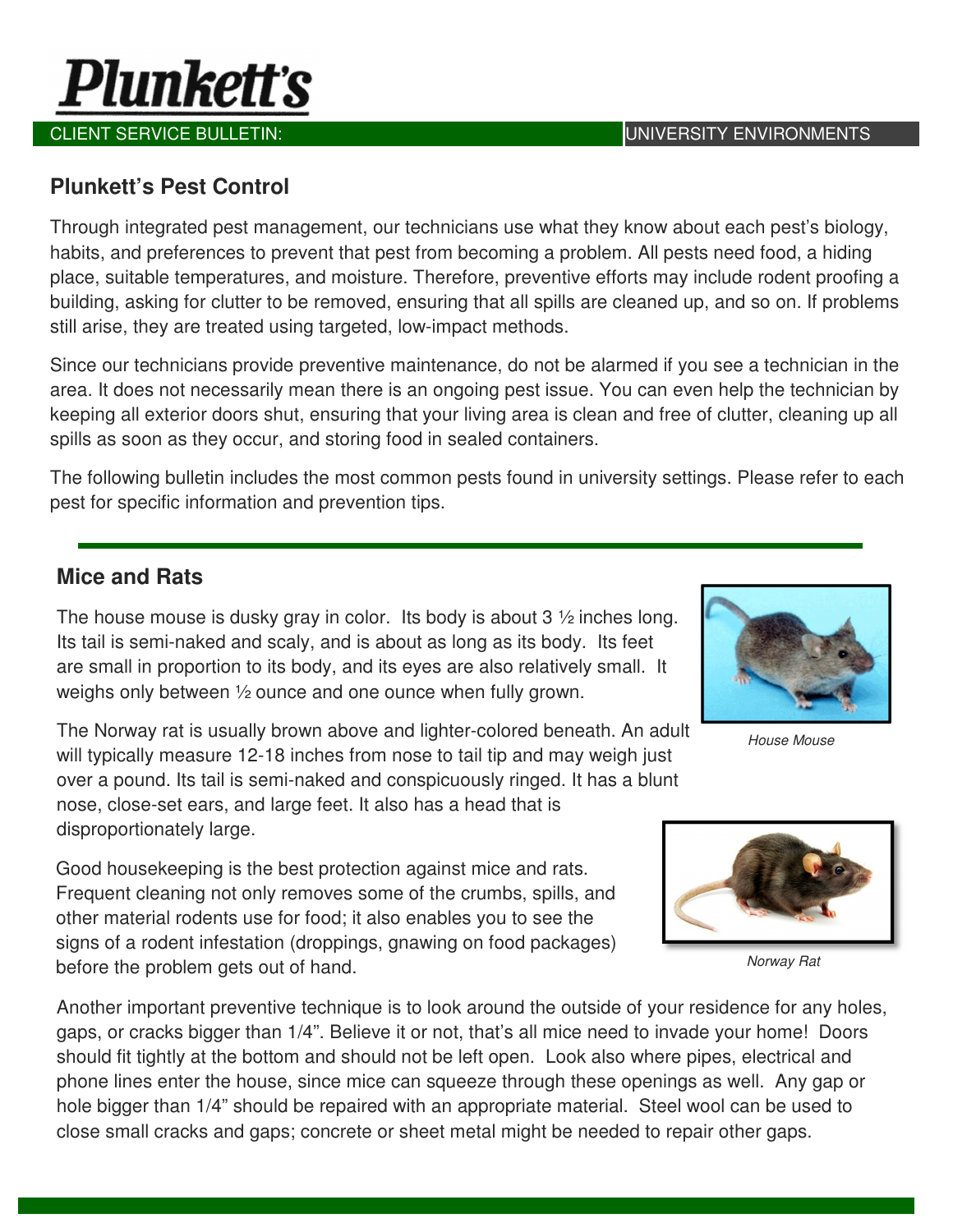### **Fruit Flies**

Fruit flies are usually dull brownish or tan in color, often with red eyes and a striped pattern on the abdomen. They are between 1/10" and 1/8" long.

Fruit flies lay their eggs in any fermenting liquid. This might be found in overripe fruit; spilled sweet liquids such as beverage syrup or soda; rotting vegetables; a dirty wet mop; or scum in a stagnant drain. In commercial or institutional buildings participating in recycling programs, fruit flies might breed in or around recycling bins, or in the recycled cans and bottles themselves.

Some other areas which might offer ideal conditions for fruit flies to lay eggs include: cracks of tile floors that are constantly wet, especially if grout is missing or damaged; along and underneath hidden beverage lines; in the bottoms of trash cans; and in mops and mop closets.

You can prevent fruit flies by maintaining a clean, sanitary environment. This means cleaning up spilled liquids, rinsing and storing mops properly, sorting and removing spoiled food and maintaining clean floor drains and grout.

The key to controlling fruit flies and other small flies is cleaning up and/or removing the breeding source. No amount of treatment will solve the issue without first cleaning the area.

#### **Cockroaches**

The type of cockroach most commonly found in residential and commercial establishments is the **German cockroach**. This roach is identified by its small size (about 1/2" long), flattened shape, reddish-brown color, and by the presence of two dark longitudinal stripes behind the head.

Another type of roach sometimes found in university settings is the **American cockroach**. This roach is identified by its large size (about 1 ½ inch long), flattened shape, reddish-brown color and by the presence of a pale yellowish border around its pronotum (the shield behind its head). German Cockroach

#### **Prevention**

Roaches need food, water, and a place to hide in order to survive. Anything you can do to limit the availability of food, water, and hiding places will help to prevent cockroach infestation. Keep kitchen surfaces clean and free of deposits of food and grease. Clean up any spills as soon as they happen, and pay particular attention to the forgotten areas behind the refrigerator and range. Limit the amount of hiding places you provide for invading roaches by discarding unneeded clutter. Wash pots, pans, and dishes after every use.

American cockroaches also love to spend time in sewers and steam tunnels. Even when American roaches are found in warm basements, mechanical rooms, or mop closets, look for a sewer connection. An easy way to help prevent cockroach entry into buildings from the sewer is to keep the u-bend of every floor drain filled with water. The American cockroaches will not be able to penetrate the water and will be excluded from the area. Furthermore, all steam pipes and sewer lines should be inspected to make sure that there are no cracks into which American roaches may enter or exit.







American Cockroach

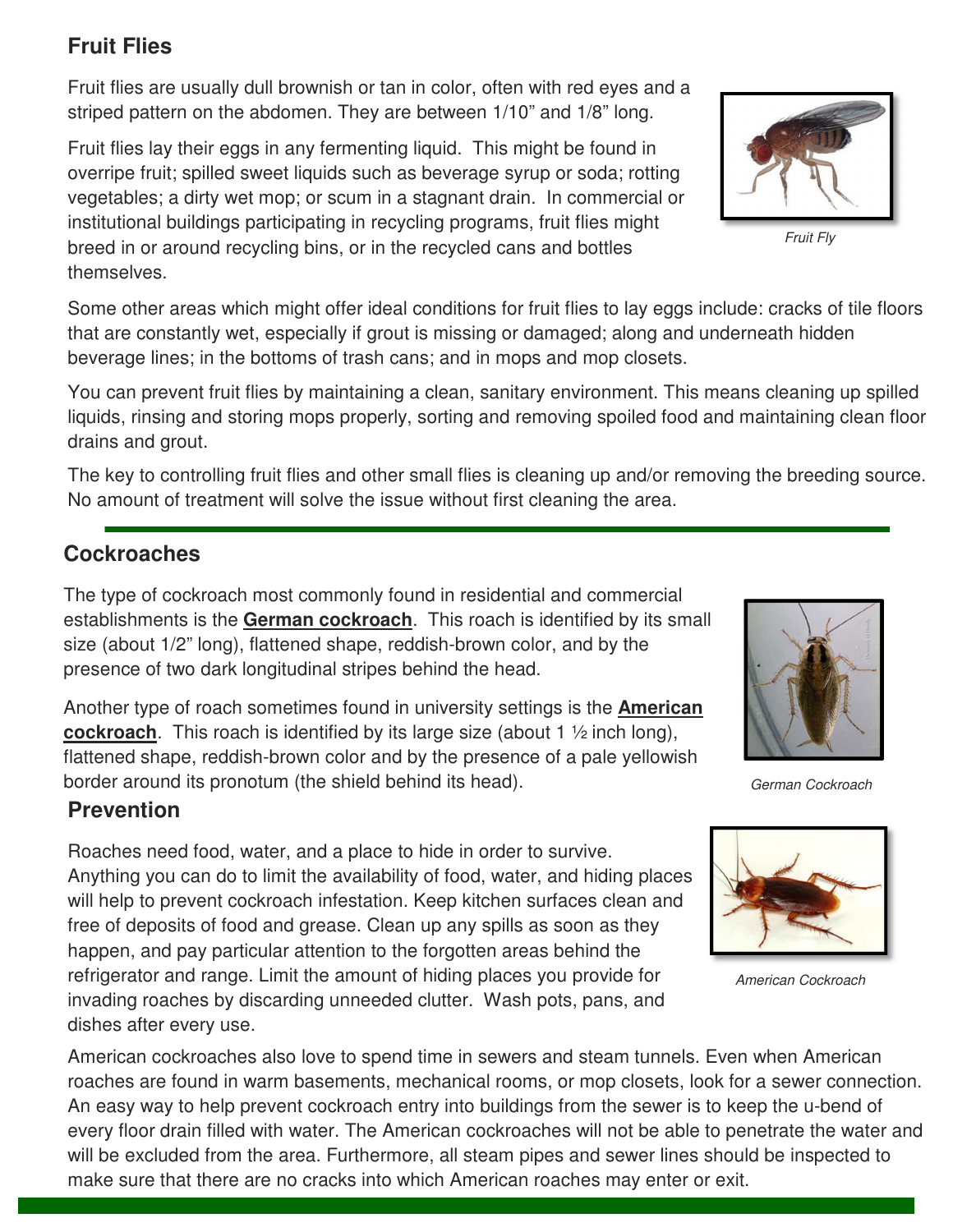### **Bed Bugs**

Bed bugs are small (1/5" across), flat, mahogany-colored insects that feed on the blood of humans and other warm-blooded animals. They are nocturnal, feeding on people as they sleep. By day, bed bugs hide in cracks and crevices of the bed, bed frame, and other furnishings near the bed. The bite of a bed bug typically causes a mosquito bite-like welt, which may be more or less noticeable depending on the host's sensitivity, allergies, and the number of times they are bitten.



Bed Bug

### **Why Are Bed Bugs a Problem in Dormitories?**

People who live in dormitories typically don't spend all their time in one place. For example, college students may visit their family or travel abroad for a period of time during vacations, and then return to the dorm. In this way, people may spread a bed bug infestation from one domicile to another. The temporary nature of dormitories lends itself to the easy transfer of people, furnishings, and – unfortunately – bed bugs. And the fact that dormitory rooms are stacked on top of one another and side-by-side in a building with many dwelling units makes it easy for bed bugs to spread throughout a building.

#### **How Can You Help?**

Residents can help by being on the lookout for bed bugs every day. When making the bed, turning mattresses, etc., residents can do the following things:

- Inspect sheets, pillowcases, mattresses, and box springs for blood smears left by crushed bed bugs.
- If you find bed bugs, or insects suspected of being bed bugs, are found, immediately notify the building management and save a specimen of any bugs you find.
- If you visit relatives or travel, wash and dry clothes before going away, and before putting them back in your room. Inspect your luggage carefully upon your return.
- Be wary of used or discarded furniture! You never know why the previous owner tossed it.

#### **Box Elder Bugs**

Box elder bugs are insects that live and breed outdoors. They normally feed on the seeds of box elder trees (a kind of maple), but they may also feed on other kinds of maple. They cause problems for building occupants when they enter wall voids seeking places to overwinter.

To prevent these insects from entering your residence, make sure all windows and doors, as well as their screens, are tightly caulked around the edges and that no doors are propped open.

As anyone who has experienced these insects knows, box elder bugs can be a real nuisance crawling and flying around inside. Luckily, they do not feed inside, nor can they reproduce inside, but they can cause staining with their fecal pellets.



Box Elder Bug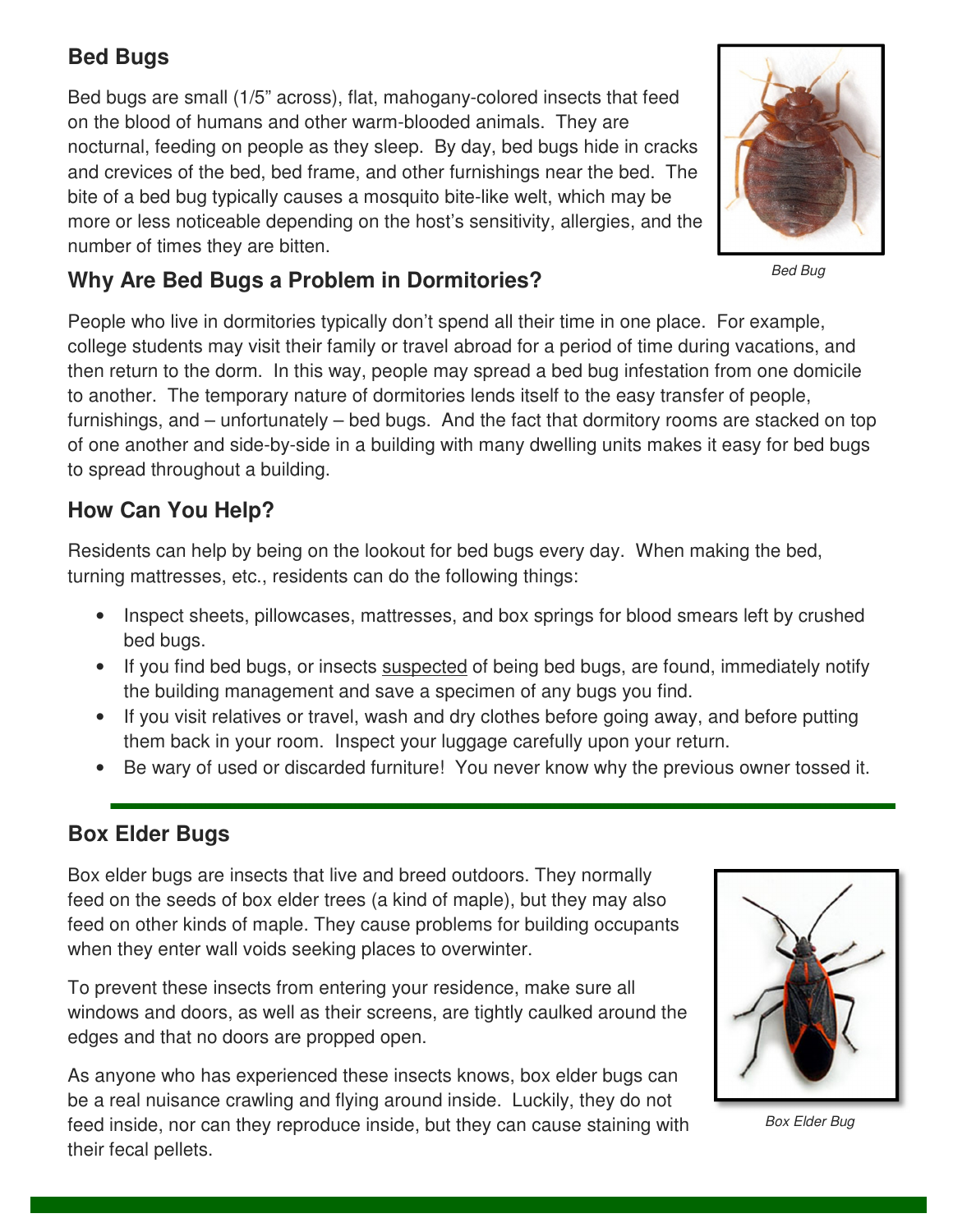#### **Spiders**

Spiders are easily recognized by the presence of eight legs and only two bedy regions (a beed and a sembined there y and abdeman called a body regions (a head and a combined thorax and abdomen called a cephalothorax). By contrast, insects have six legs and three distinct body regions (head, thorax and abdomen).

You can prevent your living space from being attractive to spiders by keeping it as free as possible from clutter. Discourage spiders from setting up housekeeping in your home by periodically knocking down their webs; actual spiders can be swatted, or sucked up with a vacuum cleaner.

#### **Ants**

Ants appear inside of buildings for one of **three reasons**:

- **1.** The building is situated on top of their nest, and the ants have no choice but to emerge through the basement slab or foundation and into the building.
- **2.** The ants are living outdoors, and they come inside looking for food, water, or both.
- **3.** The ants are nesting inside of the building, often in a wall void.

The first scenario described above is often true of pavement ants, which are the most frequently seen ants infesting houses built upon slabs (without basements), institutional buildings, and commercial structures. The ants, which live underneath the concrete slab, emerge through cracks, expansion joints and other openings in the slab, and find their way into the building. Other ants build mound nests outdoors, and come inside in search of food or water.

Since several species of ants enter buildings in search of food and water, anything that can be done to prevent them from getting inside will help. Tree branches, shrubs, and any other plantings that are in contact with the building should be trimmed back. Ants sometimes follow telephone, electrical and other utility lines into a building, so the holes where these lines enter the building should be tightly sealed.

In the case of ants entering a building through cracks in the slab, it may be necessary to seal expansion joints and other cracks, as well as the holes through which water supply pipes, sewer lines, bath traps and other utility lines come through the slab.

Ants are skilled at finding any spilled food or beverage residues, so anyplace food or water might be found should be kept very clean. This includes not only kitchens, but also bedrooms, bathrooms, office kitchenettes and cafeterias, recycling bins, vending machine areas and trash containers. If food and water are hard to find, the ants will usually move on.



Pavement Ant

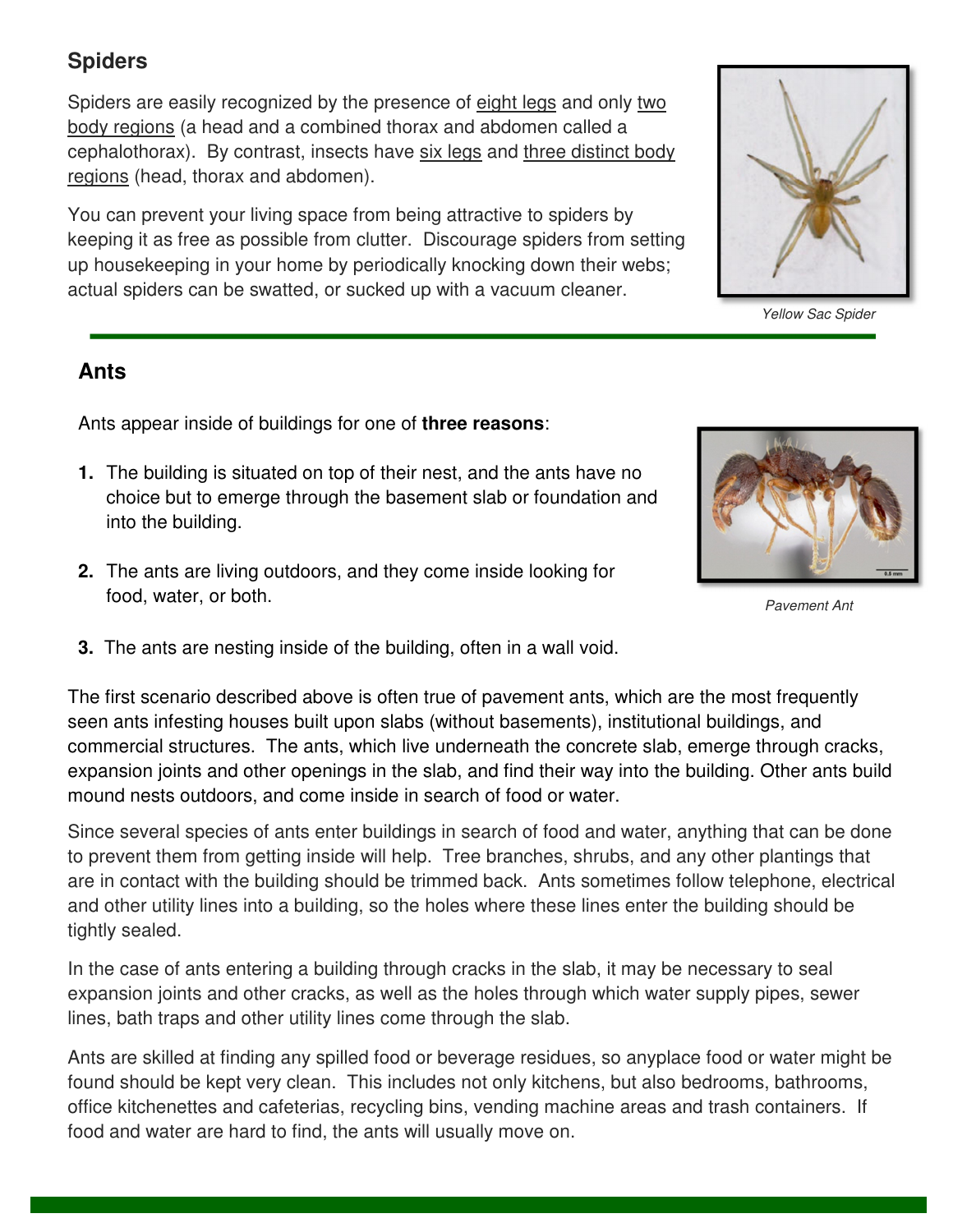

#### Fall Invaders

Just as their name suggests, fall invaders are a specific group of insects that can become a nuisance in the fall. On warm fall days, these insects gather in large numbers on the sunny side of buildings and begin to enter buildings in search of a place to overwinter. They may also become a nuisance on unseasonably warm days during the winter when they "wake up" and begin to move around. Although these insects are usually seen in large numbers, it is important to note that they are harmless and can be easily removed with a vacuum.

Two common fall invaders include box elder bugs and multi-colored Asian lady beetles.

#### Box Elder Bugs

Box elder bugs are insects that live and breed outdoors. They normally feed on the seeds of box elder trees (a kind of maple), but may also feed on other kinds of maple. They frequently gather in large numbers on the sides of buildings on warm fall days and can cause problems for building occupants when they enter wall voids seeking places to overwinter.

To prevent these insects from entering your residence, make sure all windows and doors, as well as their screens, are tightly caulked around the edges and that no doors or unscreened windows are propped open.

Box elder bugs cannot feed inside, nor can they reproduce inside, but they can cause staining with their fecal pellets. If you find these in your home, they can be easily removed with a vacuum cleaner. Box Elder Bug

#### Multi-Colored Asian Lady Beetles

Multi-colored Asian lady beetles are harmless—they do not breed indoors or eat fabrics or foodstuffs – but can be a nuisance when they occur in large numbers. Like boxelder bugs, they gather on buildings in late summer and early fall seeking sites in which to overwinter. They may also become active on warm days during winter.

Asian multicolored lady beetles live outside all summer and eat primarily aphids, mealybugs, mites, and other insects, making them a beneficial insect.

To prevent these insects from entering your residence, make sure all windows and doors, as well as their screens, are tightly caulked around the edges and that no doors or unscreened windows are propped open.

If you find these in your home, they can be easily removed with a vacuum cleaner.



Multi-Colored Asian Lady Beetle

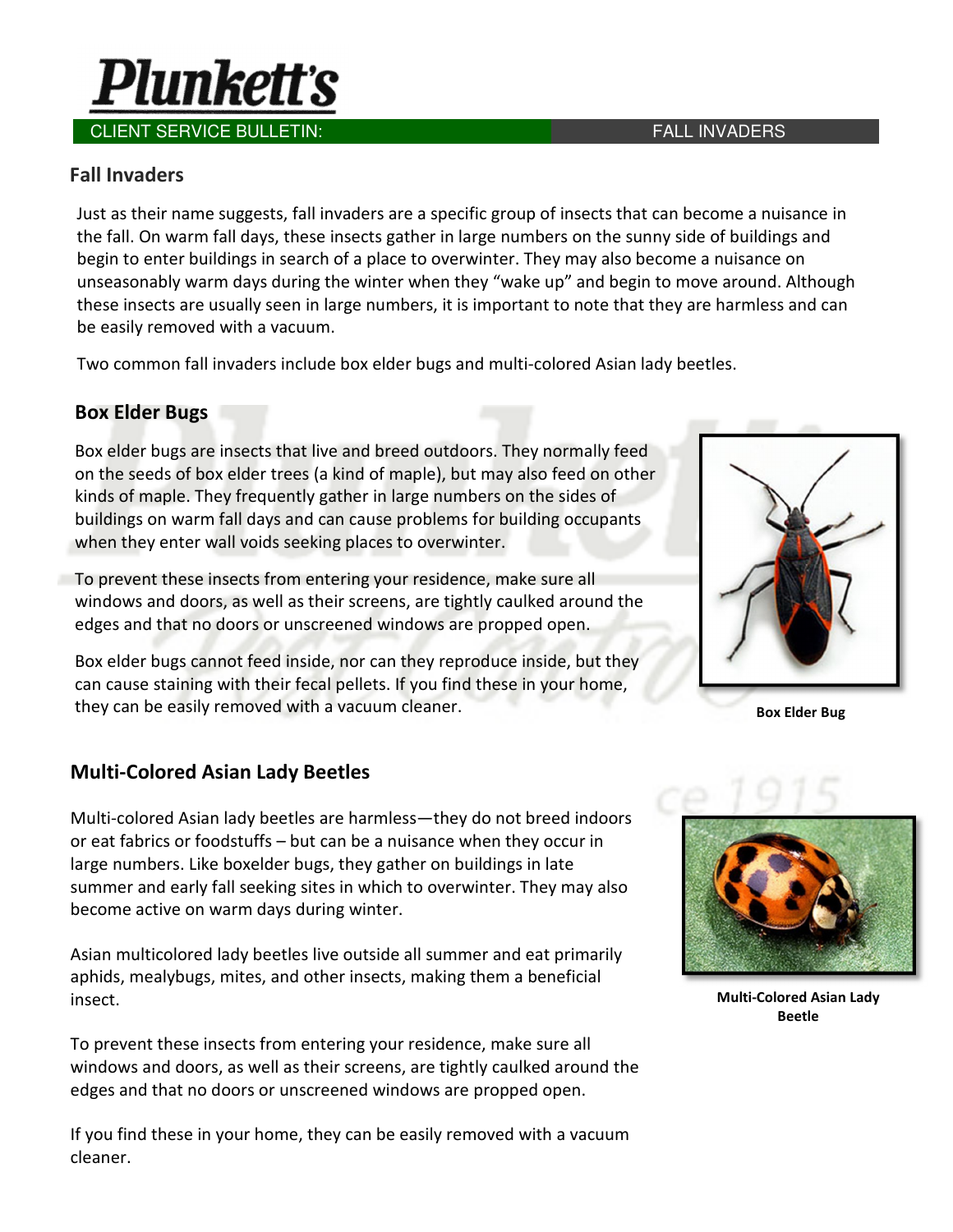# **Plunkett's**

## CLIENT SERVICE BULLETIN: PAPER WASPS AND

#### IDENTIFICATION

Paper Wasps: In the summer, paper wasps are easy to identify by their single-layer, open nest. The wasps themselves are yellow and black, with a slender, pinched waist, a tapered abdomen, and a mostly hairless body.

They are the easiest of the wasps to control because their nest, a downward-facing, single paper comb, is fully exposed; and there are usually fewer than two dozen individuals associated with a single nest.

Yellow Jackets: Yellow jackets are yellow with black bands across their abdomen and, unlike paper wasps, do not have the tapered abdomen and "pinched" waist. They are somewhat more robustly built.

Yellow jackets typically build their nests inside of cavities, such as the hollow foundation blocks of houses and abandoned burrows of rodents or other animals in the ground.

## YELLOW JACKETS



Paper Wasps and Nest



Yellow Jacket

#### **BIOLOGY**

In the spring, a single female wasp establishes a paper nest and lays eggs in it. Her first offspring help her to expand the nest and lay more eggs, but a single wasp nest never gets very big. There are seldom more than a dozen or two individual wasps on a paper wasp nest. By contrast, a yellow jacket nest consists of multiple layers of combs inside of a football-shaped paper envelope that may contain thousands of individual insects.

When you see umbrella-shaped paper nests hanging beneath an eave or gable, these are often paper wasps. Wasps emerging from a hole in the ground, or from a hole in the side of a house or landscape feature, are usually yellow jackets.

As the weather gets cooler in fall, paper wasps and yellow jackets abandon their nests. During this time, you might see large numbers of wasps sunning themselves on the warm sides of buildings. These are female wasps that are looking for a sheltered, sun-warmed place in which to spend the winter. These inseminated females might seek refuge in a naturally occurring place such as a rock crevice or a tree hole; or they might take cover in the wall or foundation voids of a building. This behavior is referred to "overwintering". At this time, females are not in nest-defending mode, and are unlikely to sting anyone unless they are directly attacked. If you leave them alone, they won't sting. Additionally, since there is no nest, there is no reason to treat these wasps.

 Sometimes, on warm or sunny days in later winter and early spring, overwintering female paper wasps "wake up" and begin to stir around sluggishly. If you find overwintering wasps indoors, they can be sucked up with a vacuum cleaner or swatted with a rolled-up magazine. Because there is no established nest, it is not possible to treat for these wasps at this time. In a few weeks, they'll go back outside and live their lives in the great outdoors, where they belong. In a few more weeks, they will have established nests, which we can treat and easily destroy.